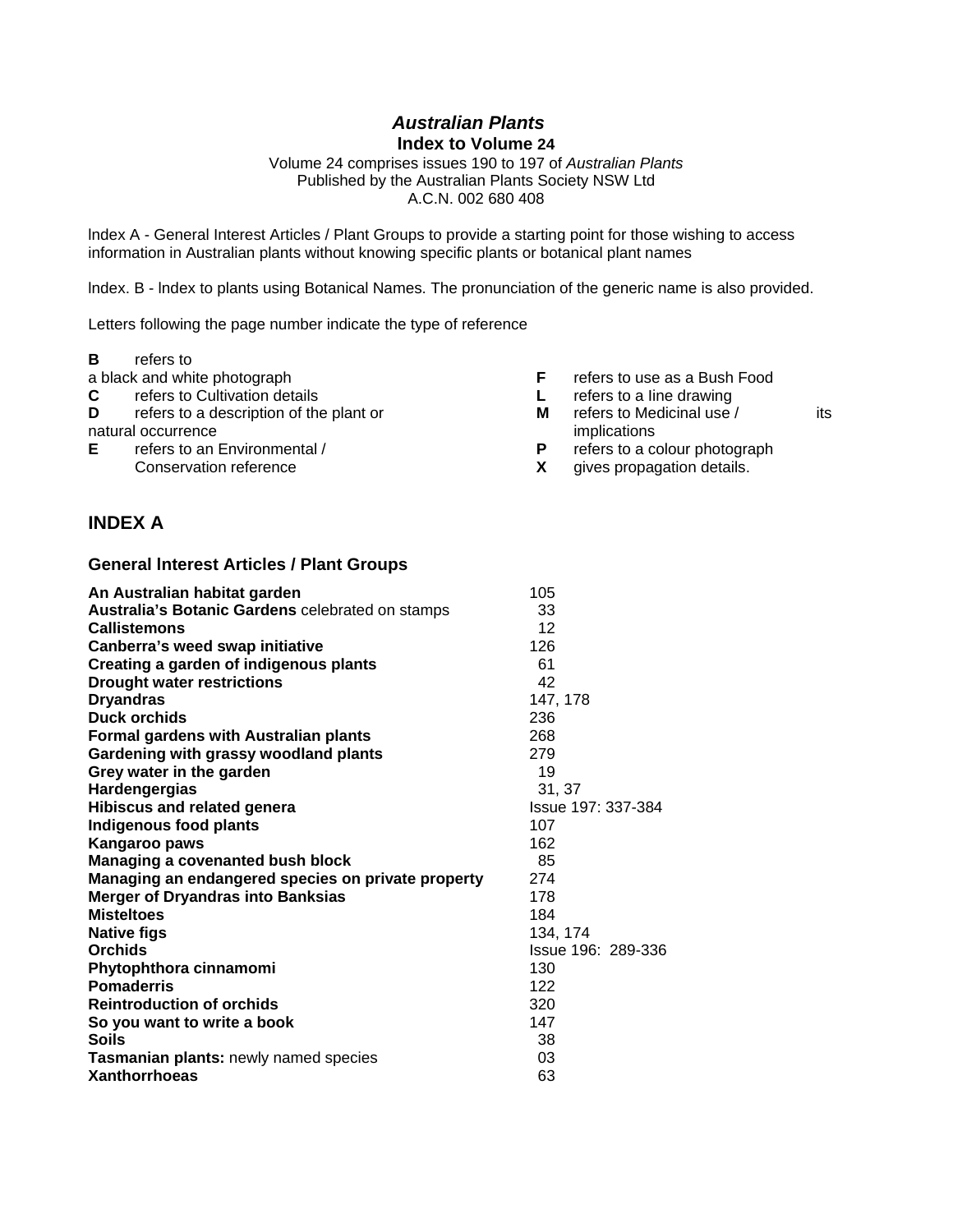| <b>Book reviews</b>                                                                                                                                                                                                                                                                                                                                                                                                                                                                                                                                            |                                                                                                                          |
|----------------------------------------------------------------------------------------------------------------------------------------------------------------------------------------------------------------------------------------------------------------------------------------------------------------------------------------------------------------------------------------------------------------------------------------------------------------------------------------------------------------------------------------------------------------|--------------------------------------------------------------------------------------------------------------------------|
| <b>Eremophila and Allied Genera</b><br><b>Rainforest Trees</b><br><b>SGAP: The Story of Arthur Swaby and SGAP</b>                                                                                                                                                                                                                                                                                                                                                                                                                                              | 27<br>170<br>175                                                                                                         |
| <b>Display and feature Gardens</b>                                                                                                                                                                                                                                                                                                                                                                                                                                                                                                                             |                                                                                                                          |
| A conservation garden in Mallacoota<br><b>Australian Arid Lands Botanic Garden</b><br>Cavanagh garden, Ocean Grove<br>Deppeler garden, Warrambool<br>Eurobodalla Regional Botanic Gardens, Bateman's Bay<br><b>Geelong Botanical Gardens</b><br>Glazebrook garden, Logan Village<br><b>Grevilleas of South Coast NSW</b><br>Liney garden, Narooma<br>Lynch garden, Narooma<br>The Australian Garden RNBG Cranbourne<br><b>The Geelong Special Playspace</b><br><b>The Kennedy Arboretum</b><br>Vandepeer garden, Adelaide<br><b>Wickham Cres, Red Hill ACT</b> | 233<br>167<br>221<br>231<br>284<br>226<br>171<br>259<br>277<br>254<br>212, 215<br>228<br>218<br>186<br>112               |
| <b>Environments and Reserves</b>                                                                                                                                                                                                                                                                                                                                                                                                                                                                                                                               |                                                                                                                          |
| <b>Brindabella Range</b><br><b>Brisbane Ranges National Park</b><br><b>Cradle Mountain</b><br><b>Farrer Ridge Nature Reserve</b><br><b>Fitzgerald River National Park</b><br><b>Perth</b><br>Queensland's wet tropics<br><b>South East NSW</b><br><b>Southern Sydney</b><br><b>Tasmania</b><br><b>Tower Hill Reserve</b><br>Victoria: an overview<br><b>Victoria's Southwest</b><br>Victoria's western flora<br><b>Wilson's Promontory</b><br>Yarra Ranges09                                                                                                   | 99<br>236<br>156<br>115<br>23<br>291<br>301, 308<br>243, 245, 259<br>315<br>378<br>60<br>199<br>51, 57, 81<br>200<br>205 |
| <b>People</b>                                                                                                                                                                                                                                                                                                                                                                                                                                                                                                                                                  |                                                                                                                          |
| <b>Daniel Bunce</b><br><b>Vale Phil Leak</b><br><b>Theophilus Lightfoot</b><br>A memorial to Bill Payne<br><b>Weindorfer of Cradle Mountain</b>                                                                                                                                                                                                                                                                                                                                                                                                                | 224<br>33<br>225<br>40<br>156                                                                                            |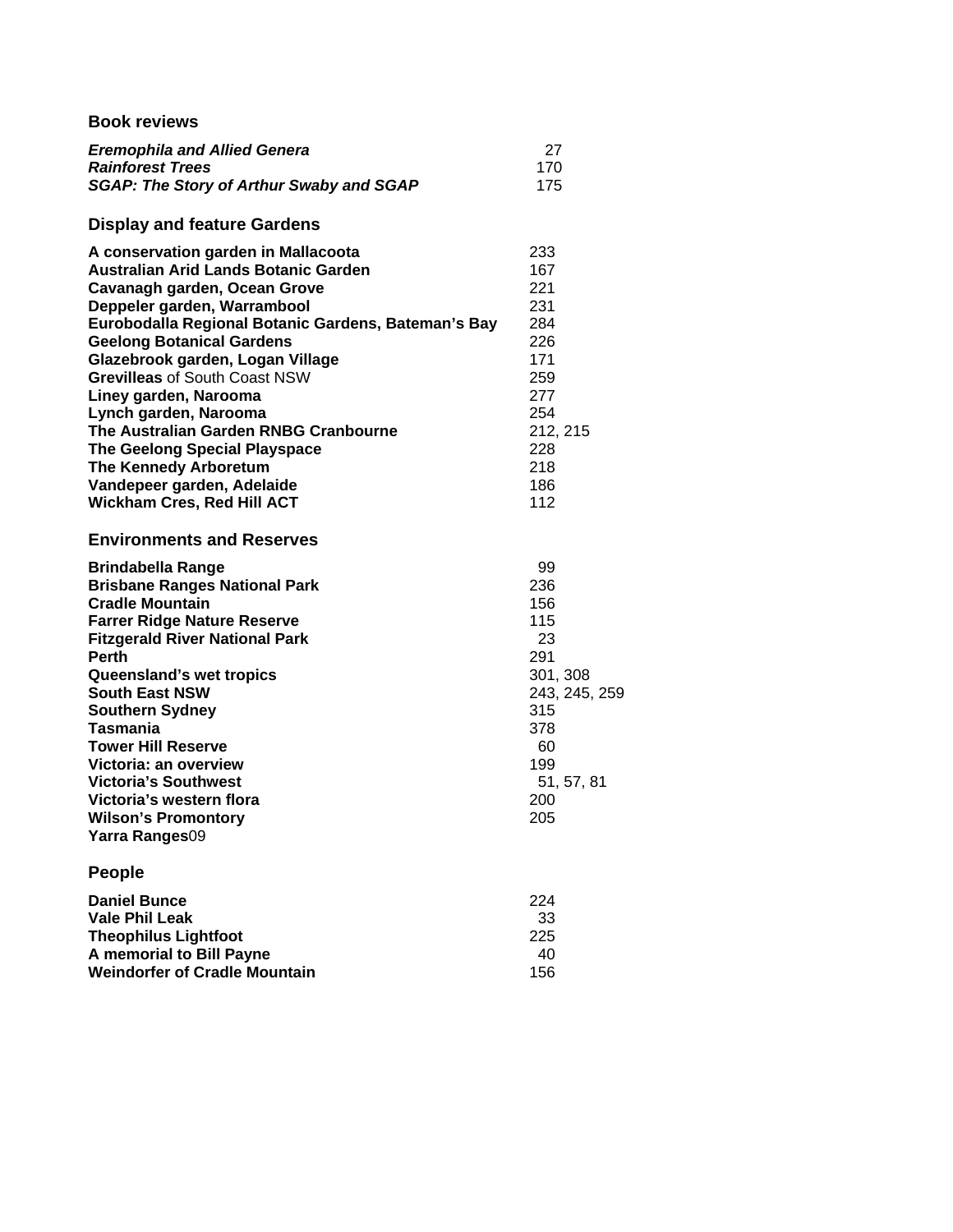## **INDEX B**

*Abelmoschus* (able-MOSKus), 340C *ficulneus,* 360D *manihot,* 361D, 363F, 364F *moschatus tuberosus,* 342DP, 361D *Abutilon,* 340C *calliphyllum,* 361D *leucopetalum,* 361D *Acacia* (a-Kay-sha), 99D, 110F, 171CD, 186C, 218C, 225C, 254FM, 255DF *axillaris,* 9D–10D *baileyana,* 88DE *boormannii,* 231C *cognata,* 231C, 255C *complanata,* 172P *covenyi,* 45P, 255CP, 278C *dealbata,* 103D *derwentiana,* 9D–10D *euthycarpa,* 202D *fimbriata,* 231C *floribunda,* 231C, 235P *georgensis,* 253D *glaucoptera,* 21P, 26D, 187C *howittii,* 231C *implexa,* 110F *iteaphylla,* 231C *longifolia* ssp.

*longifolia,* 86DE–88DE *longifolia* ssp. *sophorae,* 75P, 86DE–88DE, 89P, 90DE, 91DE, 92EP, 245D *mearnsii,* 110F, 232C, 254D *melanoxylon,* 110F, 198D, 205D, 232C *myrtifolia,* 61C, 232C

*obliquinervia,* 100P, 103D *papyrocarpa,* 167D, 168P *paradoxa,* 61C, 186D *pycnantha,* 61C, 186D, 202D, 254D *riceana,* 9D–10D *rubida,* 106C *saligna,* 278C *sophorae,* 235P *stricta,* 61C, 68P, 232C *triptera,* 223P *verticillata,* 61C, 232C *Acaena nova-zelandiae,* 69P *novaehollandiae,* 61C *Acianthus,* 313D *Acmena* (ac-ME-na) *smithii,* 198D, 206D, 234C, 253D, 277C *Actinostrobus pyramidalis,* 224C *Actites megalocarpa,* 245D *Adenanthos,* 114C *ellipticus,* 26D *sericeus,* 231C *Adiantum aethiopicum,* 277C *hispidulum,* 277C *Agathis* (AG-a-this) *robusta,* 224C *Agonis* 'Afterdark,' 271C *flexuosa* 'nana,' 270C *Allocasuarina* (al-o-cazyoo-a-REE-na), 87D, 302D, 304D, 317D, 321D *leuhmannii,* 201D *littoralis,* 205D, 264D *paludosa,* 205D *pusilla,* 202D, 205D *verticillata,* 61C, 92DP, 205D, 231C, 232C, 247D, 278C

*Alyogyne,* 340C, 343C, 344C, 380D 'Carole's Choice,' 366CP *hakeifolia,* 344D, 367CP, 378D *huegelii,* 272C, 343P, 344DP, 366C, 367C, 378D *pinoniana,* 344D 'West Coast Gem,' 366C *Alphitonia excelsa,* 171D, 255DM *Alyxia buxifolia,* 247D *Amphipogon caricinus,* 108F–109F *Angophora,* 317D *floribunda,* 135D, 136D, 139D, 140P, 141P, 174D, 279D *Anigozanthos* (an-ig-o-ZANTH-os), 172P, 173P, 231C, 270P *flavidus,* 114C *humilis,* 24P, 31D *manglesii,* 162D–163D, 166D, 185P, 215C *Anzybas,* 313D *fordhamii,* 314D *unguiculatus,* 314D *Arachnorchis,* 320EX– 323EX, 326D *tentaculata,* 118D, 121P *Araucaria* (arr-au-KAIRee-a) *bidwillii,* 135C, 224C, 227P *heterophylla,* 135C *Archontophoenix cunninghamiana,* 277C *Aristotelia peduncularis,* 5P *Arthrochilus,* 325D, 326D *Arthropodium,* 102D *fimbriatus,* 108F *milleflorum,* 106C, 108F, 283C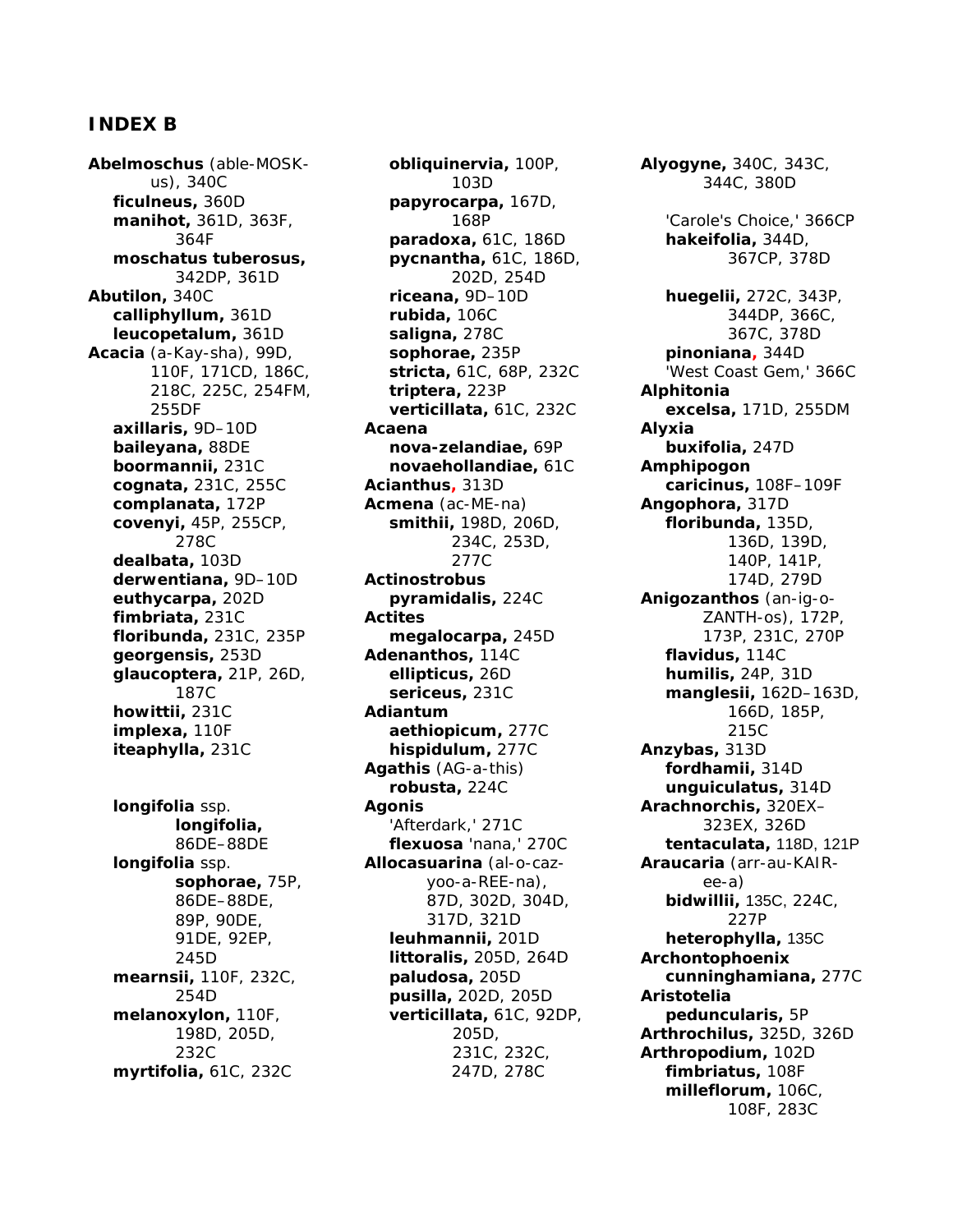*strictum,* 72P, 232C *Asplenium* (as-PLEEN-eeum) *australasicum,* 253D *Astelia,* 3D *australiana,* 210D, 211P *Asterolasia asteriscophora* ssp. *albidiflora,* 210D *trymalioides,* 101P, 103D *Astertrichion discolor,* 378D, 379D *Astroloma conostephiodes,* 70P *humifusum,* 74P, 109F *Athrotaxis selaginoides,* 158D, 164P *Atriplex cinerea,* 278C *semibaccata,* 201D *Austrodanthonia,* 115D, 117P *pilosa,* 283C *tenuior,* 283C *Austromyrtus* (os-tro-MERT-us), 171D, 269C *dulcis,* 278C *Austrostipa,* 6D *scabra,* 115D, 283C *verticillata,* 283C *Backhousia* (back-HOWzee-a) *myrtifolia,* 253D *Baeckea* (BECK-ee-a), 225C *crassifolia,* 202D *Banksia* (BANK-see-a), 31D, 114C, 178D– 184D, 186C, 218C, 222C, 225C, 255DF *anatona,* 149CDPX *ashbyi,* 192P *attenuata,* 220P *baxteri,* 23D *benthamiana,* 220P *biterax,* 148DP *blechnifolia,* 215C

*brunnea,* 149CDP *burdettii,* 216C *coccinea,* 23D, 179D *cunninghamii,* 206D *ericifolia,* 108F *formosa,* 148D *grandis,* 220P *integrifolia,* 61C, 172P, 205D, 206D, 231C, 234C, 245D, 277D *lehmanniana,* 21P, 31D *leptophylla,* 220P *marginata,* 61C, 73P, 108F, 206D, 226P, 231C, 232C *media,* 25P, 26D *menziesii,* 216C, 217P *nivea* subsp. *nivea,* 148CDP *nobilis* subsp. *nobilis,* 148CDP *oreophila,* 26D *ornata,* 202D *paludosa,* 248D *petiolaris,* 216C *plagiocarpa,* 172P *quercifolia,* 149CDPX *saxicola,* 206D *sceptrum,* 219P *serrata,* 205D, 206D, 234C, 245D *speciosa,* 26D, 231C *spinulosa,* 108F, 286P *stuposa,* 148D *undata* var. *splendens,* 148DP *Bauera sessiliflora,* 200D *Beaufortia anisandra,* 26D *Bedfordia aborescens,* 99D *Billardiera scandens,* 109F, 255FP, 256F *Boronia* (bor-O-nee-a), 225C *algida,* 103D *citriodora,* 9D *gunnii,* 9D *imlayensis,* 132D

*pilosa,* 9D, 77P *rozefeldsii,* 8P, 9D *Borya mirabilis,* 82DE *Bossiaea* (bossee-EE-a) *buxifolia,* 283C *Bothriochloa macra,* 129D, 283C *Brachychiton* (brack-ee-KY-tun) *acerifoliius x populneus,* 227P *discolor,* 224C *populneus,* 115D, 249D, 256DF *x roseum,* 224C *Brachyscome* (brack-eez-CO-me), 102D, 232P *multifida,* 231C *parvula,* 71P *Brunonia australis,* 70P *Bulbine,* 102D *bulbosa,* 68P, 232C *glauca,* 280C, 283C *semibarbata,* 276C, 283C *Bulbophyllum baileyi,* 305P, 306D *bowkettiae,* 304D *gadgarrense,* 305P, 306D *Burchardia umbellata,* 283C *Burnettia cuneata,* 318D, 319P *Bursaria* (bur-SAIR-ee-a), 225C *spinosa,* 6D, 61C, 85D, 108F, 186D, 206D, 232C, 279D *spinosa* ssp. *lasiophylla,* 118D, 124P, 262D

*Caesia calliantha,* 119D, 120P *Caladenia* (cal-a DEEN-eea), 78P, 108F,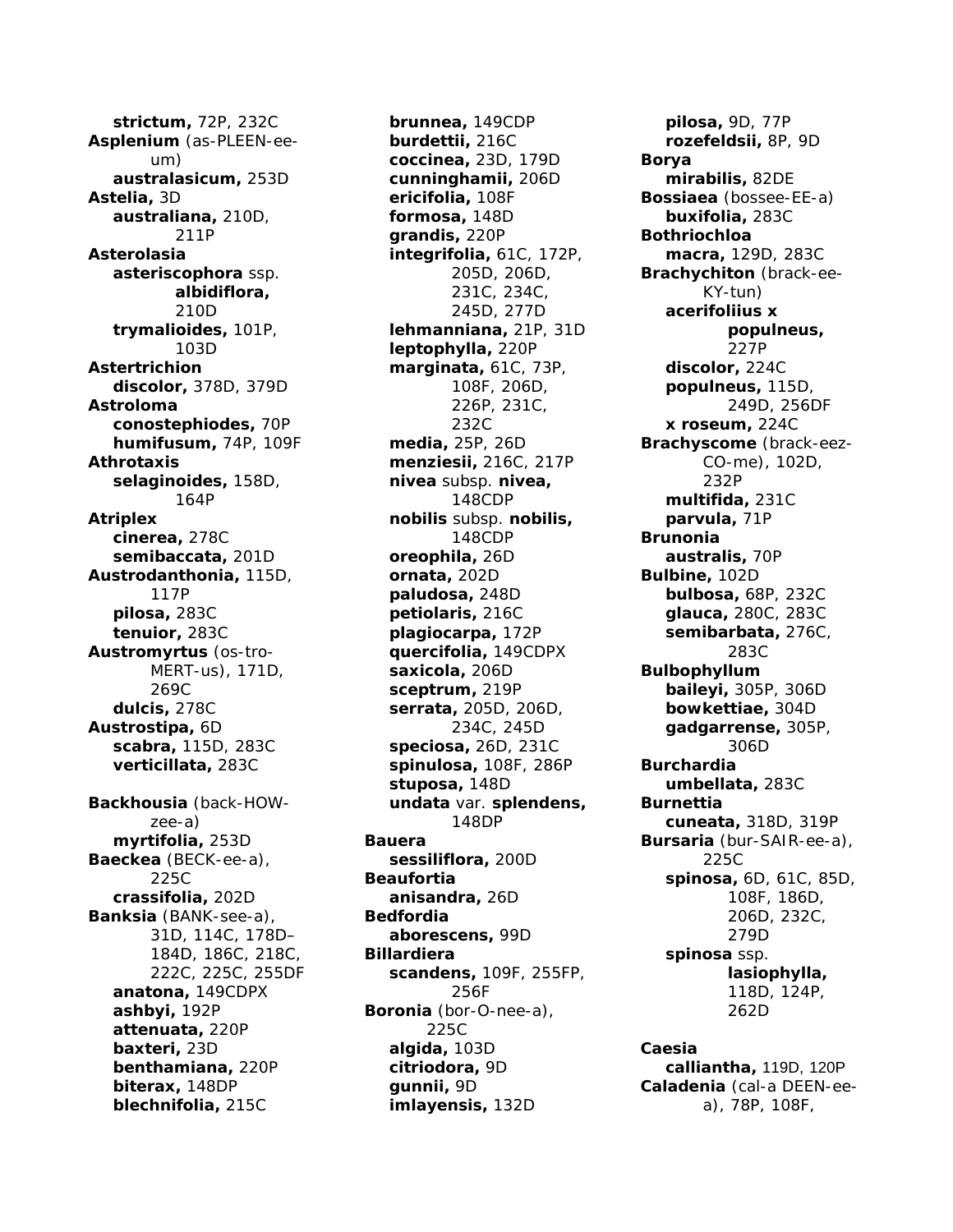207D, 320EX– 323EX, 325D, 326D *arenicola,* 294D, 295P *arrecta,* 296D *calcicola,* 80P, 322P, 323EX sp. aff. *concinna,* 327P *discoidea,* 296D, 297P *flava* subsp. *flava,* 298D, 299P *georgei,* 294D, 295P *hastata,* 80P, 83DE *hiemalis,* 292D *latifolia,* 298D, 299P *longicauda* subsp. *calcigena,* 294D, 295P, 296D *longicauda* subsp. *longicauda,* 294D, 295P, 296D *longiclavata,* 296D *macrostylis,* 296D, 297P *paludosa,* 298D *pectinata,* 298D, 299P *reptans* subsp. *reptans,* 296D *reticulata,* 329D *serotina,* 298D *tentaculata,* 118D, 121P *versicolor,* 83DE, 320P, 322P, 323EX *xanthochila,* 83DE *Calanthe triplicata,* 302D *Caleana* (cal-lee-AH-na), 325D *major,* 236DP, 237DP *Callistemon* (cally-STEEmon), 12CD–16CD, 14X, 18CX, 45P, 114C, 218C, 222C, 223P, 255F, 302D *acuminatus,* 16D 'Benalla Beauty,' 176P, 177CD 'Blush Pink,' 17P, 20P 'Burgundy,' 15D *citrinus,* 14D, 16C, 264D 'Dawson River,' 272C

'Evelyn Rice,' 17P 'Father Christmas,' 20P *formosus,* 16C 'Formosus Carmina,' 20P 'Great Balls of Fire,' 270C 'Hamiltons Hybrid,' 17P 'Harkness,' 15D 'Hinchinbrook Island,' 14C 'Jenny Wren,' 20P 'Kings Park Special,' 15D 'Kotara Rose' NSW, 17P 'Le Grand Vermillion' Qld, 20P 'Little John,' 14C 'Old Duninald,' 20P *pallidus,* 18C, 20P *polandii,* 16C 'Purple Cloud,' 20P 'Rebecca,' 176P, 177CD *recurvus,* 16C *salignus,* 16C, 45P, 112C *sieberi,* 16CD *sieberi* 'Texas Pink,' 18C *subulatus,* 16C, 18C, 248D *viminalis,* 16C 'Violaceus,' 15D, 17P 'Western Glory,' 17P *Callitris* (ca-LIT-tris) *rhomboidea,* 264D *Calocephalus brownii,* 278C *citreus,* 118D–119D, 144P, 200D *Calochilus,* 108F, 302D *Calothamnus,* 186C, 216C, 218C, 222C *quadrifidus,* 169P *Calotis lappulacea,* 281C, 282P, 283C *Calytrix* (CAL-ee-trix) *leschenaultii,* 21P, 31D *Cardamine,* 111F *astoniae,* 111F *microthrix,* 111F *Carex appressa,* 61C, 68P

*breviculmis,* 279CD, 283C *inversa,* 279CD, 283C *Cassinia,* 279D *quinquefaria,* 106C *Casuarina* (caz-yoo-a-REEna), 225C, 302D, 304D *cunninghamiana,* 248D *glauca,* 248D *Chamelaucium* (cam-ee-LAW-she-um), 114C, 187C *megalopetalum,* 26D, 28P *uncinatum* 'Lady Stephanie,' 44P *Chiloglottis,* 108F, 207D, 325D, 326D, 328D sp. aff. *formicifera,* 328P *trapeziformis,* 329D *valida,* 329D *Chiloschista phyllorhiza,* 302D *Chloris truncata,* 283C *ventricosa,* 283C *Chrysocephalum apiculatum,* 71P, 106C, 117P, 200D, 206D, 232C, 280C, 283CP *semipapposum,* 279CDX, 283C *Clematis glycinoides,* 256M *microphylla,* 232C *Comesperma ericinum,* 100P, 103D *Conostylis,* 216C *Coprosma quadrifida,* 85D, 109F *repens,* 174D *Cordyline australis,* 61D *petiolaris,* 61D *Correa* (CORR-ee-a), 186C, 187C, 218C, 222C, 225C *alba,* 61C, 232C, 278C *alba* var. *alba,* 90D *alba* var. *pannosa,* 74P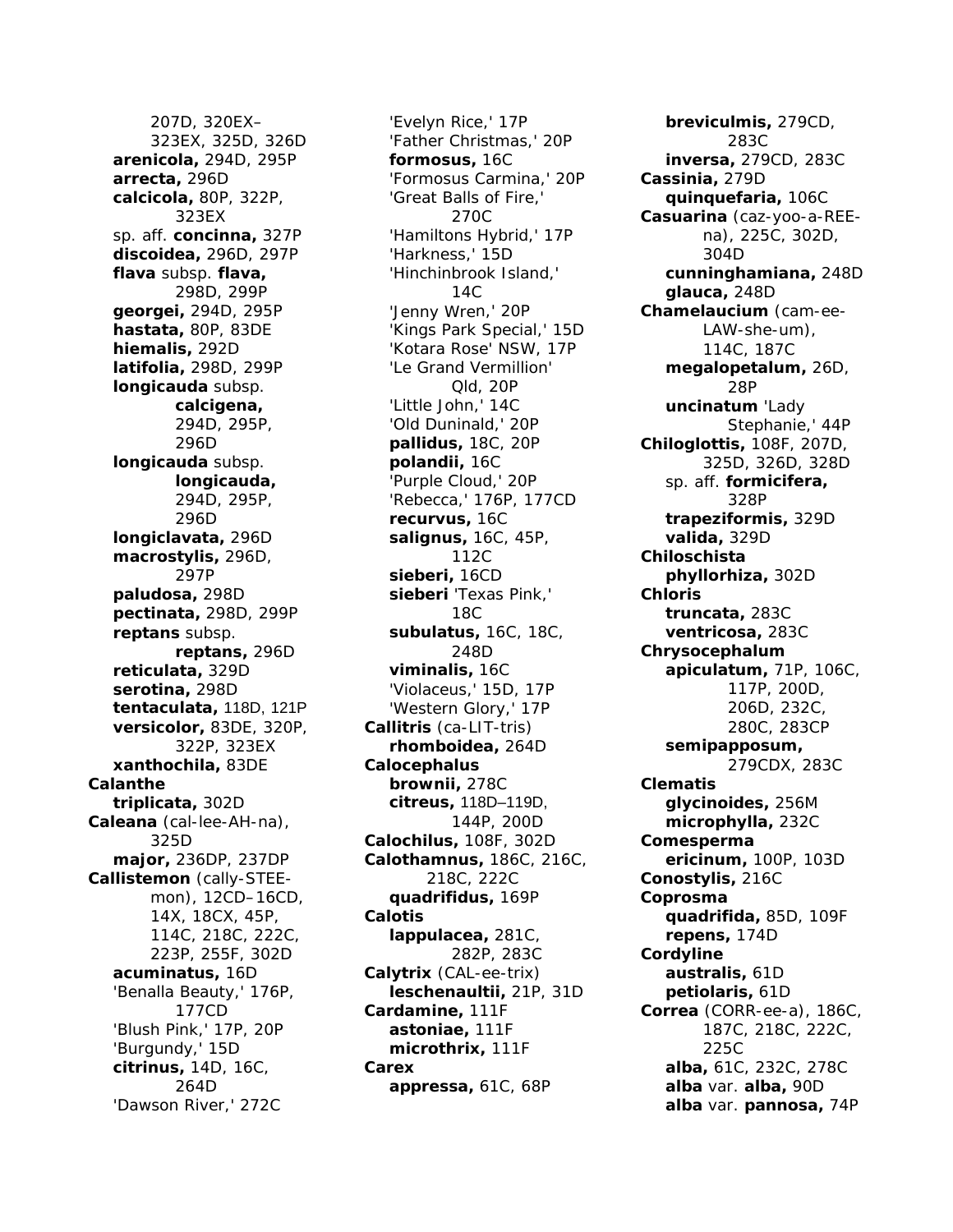*alba* 'Western Pink Star,' 91C, 92DP 'Dusky Bells,' 62C 'Portland Bell,' 90CD– 91CD, 92P *reflexa,* 61C, 62C, 77P, 93P, 207D, 232C *reflexa* 'Granny's Grave,' 57DE– 58DE, 91C, 92DP *reflexa* var. *angustifolia,* 204P *reflexa* var. *scabridula,* 202D *reflexa* var. *speciosa,* 90D, 96P *Corybas,* 108F, 312D, 313DP, 324D *aconitiflorus,* 314D, 315P *fimbriatus,* 312P, 314D, 315P *fordhamii,* 314D, 315P *hispidus,* 316DP *pruinosus,* 316DP *undulatus,* 314D, 315P *unguiculatus,* 314D, 315P *Corymbia eximia,* 187C *gummifera,* 251D *maculata,* 224C, 249D, 251D *Corysanthes,* 313D *fimbriata,* 314D *hispida,* 316D *pruinosa,* 316D *Crinum* (CRY-num) *pedunculatum,* 256DMP *Crowea exalata,* 262D *Cryptostylis,* 325D, 329D *hunteriana,* 317D *Cullen microcephalum,* 283C *Cyanicula sericea,* 296D, 299P *Cyathea australis,* 276C *Cymbonotus*

*preissianus,* 210D, 211P *Cymbopogon* (sim-bo-POgon) *refractus,* 280C *Cynoglossum suaveolens,* 283C *Cyperus gracilis,* 279CD, 283C *Cyrtostylis,* 108F, 313D *Dactylorhiza,* 333D *Dampiera* (dam-pee-EERa), 216C *fusca,* 101P, 103D *Darwinia* (dar-WIN-ee-a), 222C *Daviesia* (da-VEE-zee-a), 102D, 103D *horrida,* 216C *mimosoides,* 118D *pectinata,* 202D *wyattiana,* 132D *Decaschistia oxidentalis,* 377D *peninsularis,* 377DP *Dendrobium* (den-DRObee-um), 225C *bigibbum,* 304D, 305P, 306D, 309P *discolor,* 301D, 303P, 304D *fleckeri,* 302D, 305P, 306D *jonesii,* 302D, 304D, 306D, 307P *mirbelianum,* 304D, 306D, 307P *nindii,* 304D, 306D, 307P *racemosum,* 305P, 306D *ruppianum,* 306D *wilkianum,* 306D *Dendrophthoe vitellina,* 184D, 185P *Dennstaedtia davallioides,* 277C *Desmodium brachypodum,* 283C *varians,* 280C, 281P, 283C

*Dianella* (di-a-NELL-a), 171D, 256DF *amoena,* 82DE, 210D, 211P *caerulea,* 256D *longifolia,* 280C, 283C *revoluta,* 232C, 280C, 283C *Dichelachne micrantha,* 283C *Dichondra* (di-CON-dra) *repens,* 61C, 278C *Dichopogon fimbriatus,* 106C, 118D, 120P *Dicksonia antarctica,* 251D, 277C *Dillenia alata,* 302D *Dillwynia,* 171D *sericea,* 118D *Diplarrena* (dip-la-REEN-a) *moraea,* 207D, 208P *Dipodium,* 108F, 317D– 318D *punctatum,* 318D, 319P *roseum,* 318D *variegatum,* 318D, 319P *Diuris,* 108F, 324D, 325P *brumalis,* 292D, 293P, 294D *corymbosa,* 296D, 298D sp.'Darling Range,' 298D *magnifica,* 294D, 295P, 296D *purdiei,* 298D sp. 'slender,' 296D *Dodonaea,* 171C *viscosa,* 106C, 256F, 257M *Doodia aspera,* 277C *Doryanthes* (dory-ANTHeez) *excelsa,* 39C, 41P, 231C *Doryphora sassafras,* 253D *Drakaea,* 325D *glyptodon,* 296D *livida,* 296D, 297P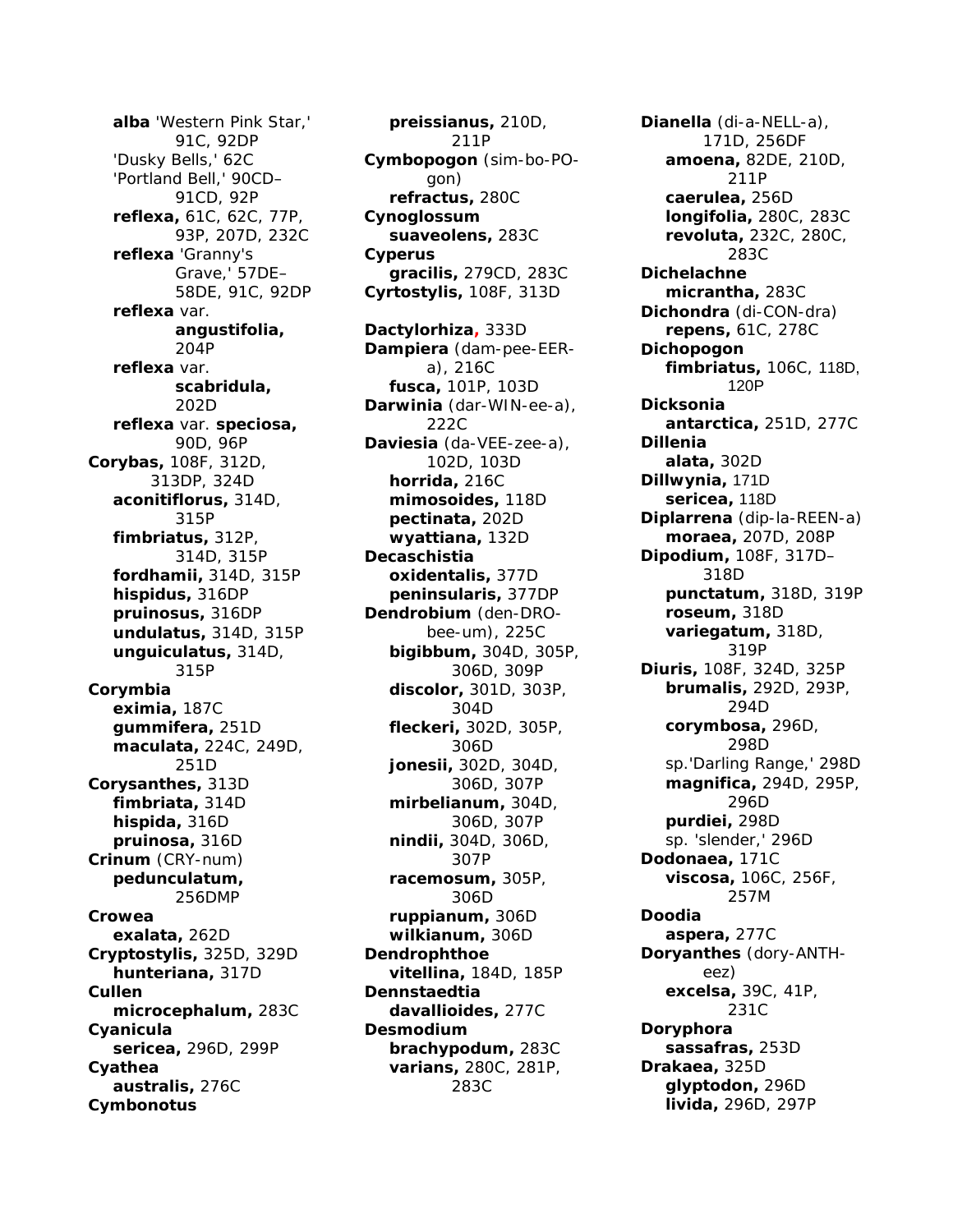*Drosera* (DROSS-er-a), 225C *Dryandra* (dry-AND-ra), 31D, 147CD, 150CD–155CD, 178D–184D, 222C *anatona,* 149CDPX *arctotidis,* 149D *baxteri,* 148DP *brownii,* 149CDP, 179D *formosa,* 148D *nivea,* 179D *nivea* subsp. *nivea,* 148CDP *nobilis* subsp. *nobilis,* 148CDP *praemorsa* var. *splendens,* 148DP *quercifolia,* 24P, 26D, 149CDPX *stuposa,* 148D *Eidothea hardeniana,* 170D *Einadia nutans,* 201D *Elaeocarpus* (ell-ee-o-CARP-us) *holopetalus,* 253D *Elymus scaber,* 283C *Elythranthera brunonis,* 296D, 299P *Enchylaena* (eng-ky-LEENa) *tomentosa,* 201D *Epacris* (ep-AC-ris), 99D, 103D *exserta,* 11D *impressa,* 74P, 131D, 193P, 207D, 208P, 233D *moscalianus,* 8P, 10D– 11D *serpyllifolia,* 161P *tasmanica* complex, 10D *Eremaea,* 187C, 216C *Eremophila* (er-e-MOFF-ila), 27D, 30D, 167C, 171C, 218C, 222C *biserrata,* 168P

*dalyana,* 168P *divaricata x polyclada,* 168P *fasciata,* 145P *glabra,* 168P, 278C *lachnocalyx,* 168P *macdonnellii,* 169P, 172P *nivea,* 216C, 278C *Eria fitzalani,* 302D, 303P, 304D *Eriochilus,* 108F *dilitatus* subsp. *dilitatus,* 291D *dilitatus* subsp. *multiflorus,* 291DP *helonomos,* 292D *scaber* subsp. *scaber,* 292D *Eriostemon* (erry-o-STEEM-on), 222C *Eryngium ovinum,* 200D, 203P *rostratum,* 118D, 121P *Erythrorchis cassythoides,* 317D, 319P *Eucalyptus* (yoo-ca-LIPtus), 205D, 216C, 218C, 225C, 250P, 317D *agglomerata,* 251D *alaticaulis,* 203P *albida,* 231C *amygdalina,* 7D *arenacea,* 202D *baxteri,* 73P *blakelyi,* 115D *botryoides,* 245D *bridgesiana,* 115D *burracoppinensis,* 187C *caesia* subsp. *magna,* 187C *camaldulensis,* 232C *conferruminata,* 231C *cordata,* 231C *cosmophylla,* 231C *crenulata,* 210D, 231C *creta,* 187C *cypellocarpa,* 251D

*dalrympleana,* 99D, 251D *delegatensis,* 99D, 100P, 102D *dives,* 99D, 115D *erythronema,* 187C *fastigata,* 251D *ficifolia,* 231C *globoidea,* 251D *globulus,* 61D *gunnii,* 231C *imlayensis,* 131D, 132D, 137P *kingsmillii* subsp. *alatissima,* 187C *kitsoniana,* 231C *largiflorens,* 201D *lehmannii,* 278C *leptocalyx,* 26D *leucoxylon,* 201D *leucoxylon* 'Rosea,' 231C *leucoxylon* ssp. *stephaniae,* 202D *leucoxylon* subsp. *leucoxylon,* 186D *macrocarpa,* 201D *macrorhyncha,* 115D *maculata,* 241P *maidenii,* 249D *mannifera,* 115D *melliodora,* 115D, 117P, 249D, 279D *muelleriana,* 251D *nortonii,* 115D *obliqua,* 232C, 251D *ovata,* 77P, 232C *pauciflora,* 99D, 115D, 198D, 249D, 279D *pleurocarpa,* 23D, 26D *polyanthemos,* 115D *preissiana,* 1P, 26D *pulverulenta,* 231C *radiata,* 99D, 251D *regnans,* 198D *rossii,* 99D, 115D, 117P *sepulcralis,* 26D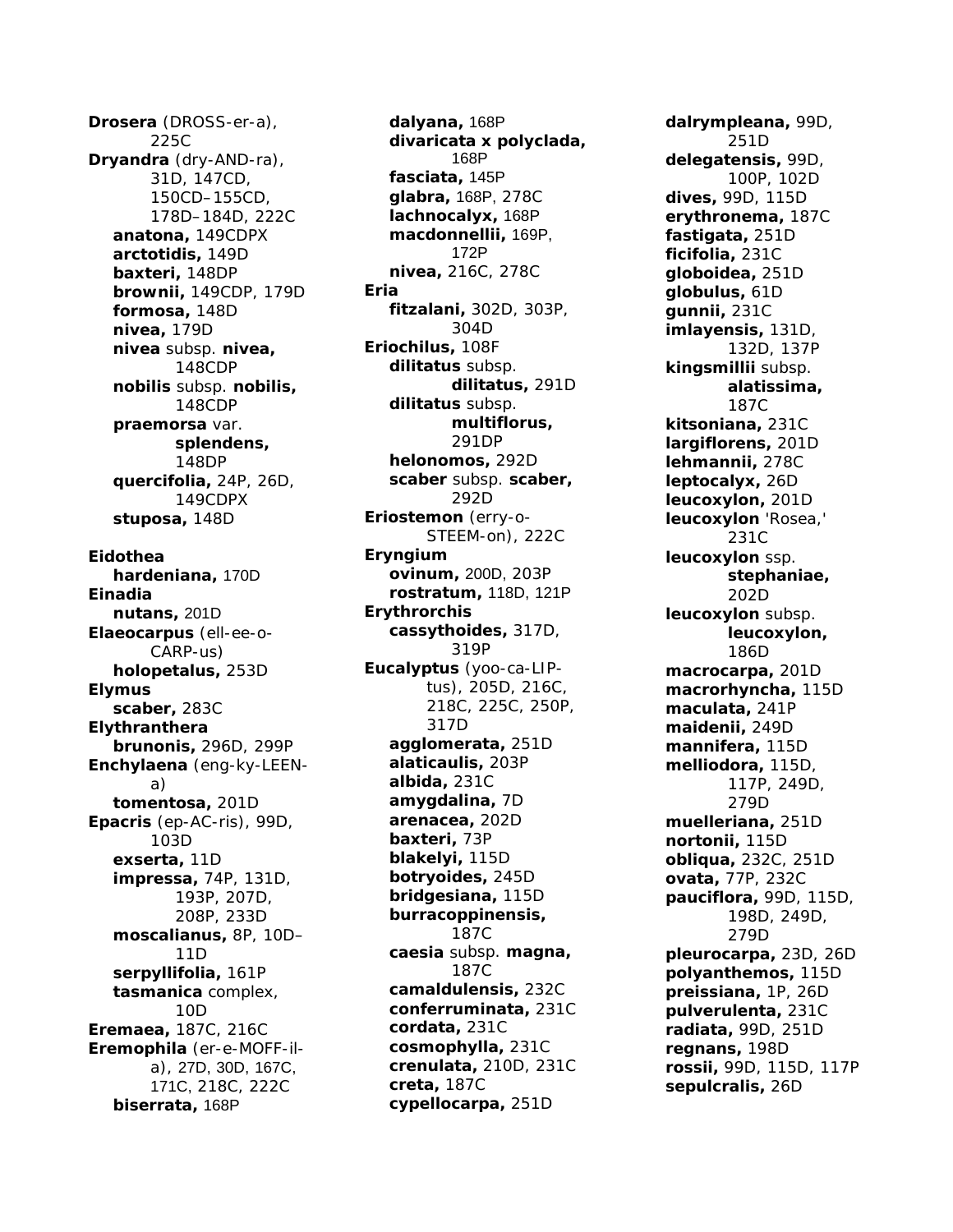*sideroxylon* 'Rosea,' 231C *sieberi,* 131D, 132D, 251D, 262D, 263D, 264D *spectatrix,* 253D *stellulata,* 115D *tenuiramis,* 7D *tereticornis,* 249D, 279D *tetraptera,* 26D, 48P *viminalis,* 61D, 232C *wilcoxii,* 253D *Eucryphia* (yoo-CRIFF-eea) *moorei,* 253D *Eulophia,* 333D *zollingeri,* 302D, 306D, 307P *Exocarpos* (ex-o-CARP-os) *cupressiformis,* 109F, 115D *nanus,* 109FM *Ficus* (FY-cus), 134CD– 136CD *aspera,* 136D *carica,* 138C *coronata,* 135C, 136CD, 138D, 139CD, 141P, 234C *macrophylla,* 135CD, 139D, 140P, 141P *microcarpa,* 134D *microcarpa* var. *hillii,* 134CD, 140P *obliqua,* 136D, 253D *platypoda,* 134D, 135CD, 136D, 140P *rubiginosa,* 135C, 136CD, 138D– 139D, 140P, 141P, 174D, 249D, 253D *Gahnia sieberiana,* 85D

*Galeola cassythoides,* 317D *Galeznowia*

*verrucosa,* 222C *Gastrodia,* 108F *sesamoides,* 108F, 207D, 208P, 317D, 319P *Genoplesium baueri,* 318D *rhyoliticum,* 253D *Geranium gardneri,* 210D, 211P *solanderi,* 210D, 283C *Gleichenia microphylla,* 77P *Glossodia,* 108F *major,* 78P, 121P *Glycine,* 283CP *tabacina,* 280C, 283C *Gompholobium,* 171D *huegelii,* 118D *scrabrum,* 25P, 26D *Goodenia,* 225C *ovata,* 71P, 232C *pinnatifida,* 121P *Goodia,* 225C *lotifolia,* 72P *Gossypium,* 340D, 380D *arboreum,* 339D *australe,* 342P, 360D *barbadense,* 339D *herbaceum,* 339D *hirsutum,* 339D *rotundifolium,* 343P, 344D *sturtianum,* 340CD, 342P, 360D, 374CDP, 378D *sturtianum* var. *nandewarense,* 360CD *Grevillea* (gre-VILL-ee-a), 102D, 171C, 186C, 187C, 222C, 255F, 259C, 272C *acanthifolia* ssp. *paludosa,* 265D, 266P *alpina,* 108F, 199DP *australis,* 108F *barklyana,* 265D *baueri* ssp. *asperula,* 261CD *bemboka,* 265D, 266P *coccinea,* 26D, 28P

*confertifolia,* 200D 'Deua Flame,' 262CD *dimorpha,* 200D 'Ember Glow,' 267C *epicroca,* 263CD *fastigiata,* 187C 'Golden Lyre,' 270C, 271C 'Goldfever,' 267C *irrasa,* 132D, 263D *irrasa* ssp. *didymochiton,* 264CD *irrasa* ssp. *irrasa,* 253D, 263P, 264CD *johnsonii,* 265D, 266P, 267CD *juniperina* 'Prostrate Red,' 267D *juniperina* ssp. *sulphurea,* 267D 'Lady O,' 267C 'Lana Maree,' 172P *lanigera,* 106C, 259D, 260P, 261CD *leucoclada,* 187C *linearifolia,* 261CD, 262C *macleayana,* 265CD *macrostylis,* 25P, 26D *miqueliana,* 263D *mucronulata,* 259CD, 260P *neurophylla,* 248D, 261C, 262C *neurophylla* ssp. *fluviatilis,* 261D–262D *nudiflora,* 26D, 28P *oxyantha,* 264CDP, 265D *parvula,* 265D, 266P *patulifolia,* 261CD *plurijuga* subsp. *superba,* 187C *repens,* 210D *rhyolitica,* 262D, 267D *rhyolitica* ssp. *rhyolitica,* 253D, 262C, 263D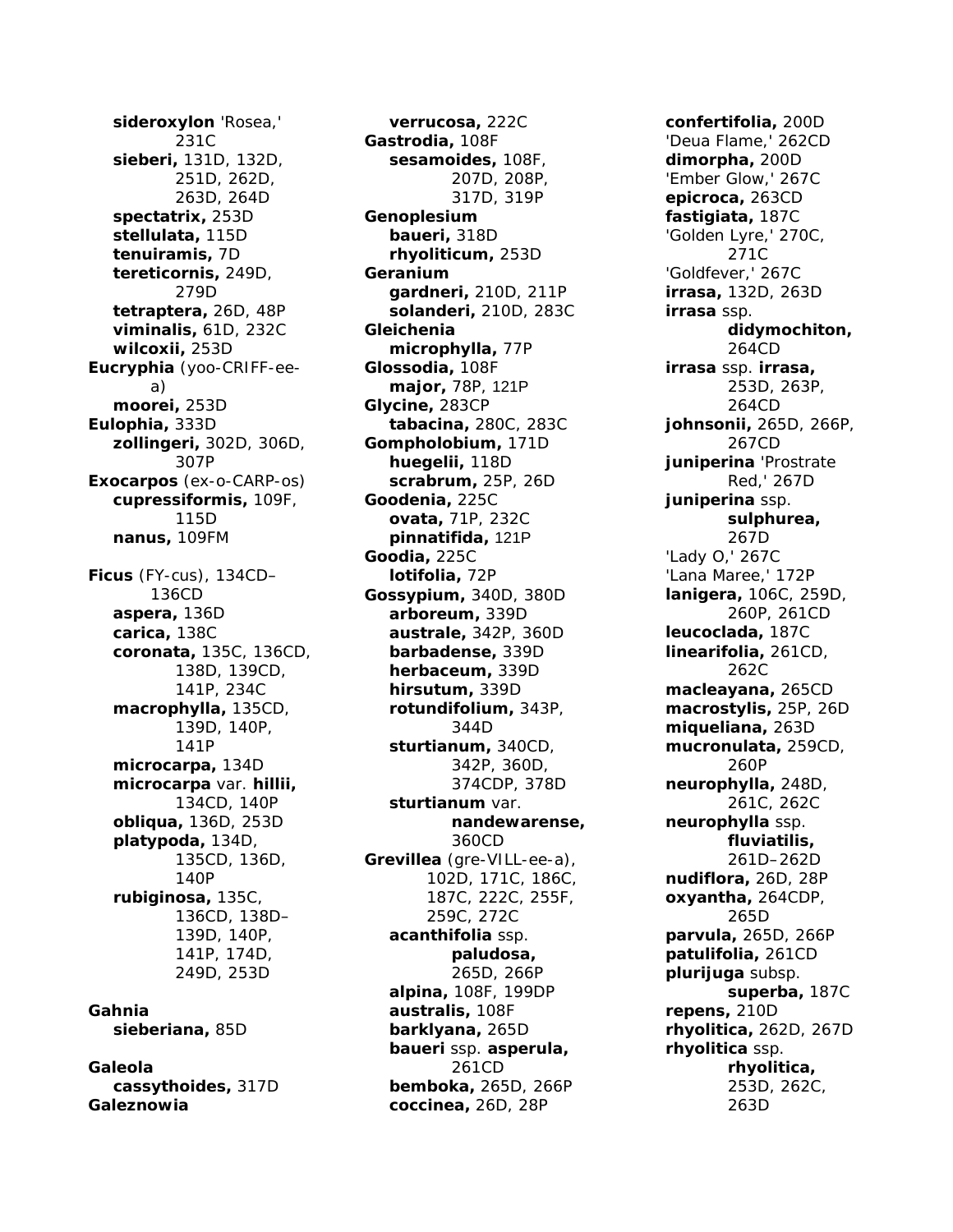*rhyolitica* ssp. *semivestita,* 262D, 263CD *robusta,* 135C *rosmarinifolia,* 108F *rosmarinifolia* ssp. *glabella,* 202D *sarissa* subsp. *rectitepala,* 187C *steiglitziana,* 199DP *stenomera,* 187C *umbellulata* ssp. *acerosa,* 223P *varifolia,* 172P *victoriae,* 108F, 262D, 264D, 265D, 267D sp. aff. *victoriae 'B,'* 262CD *Gynatrix pulchella,* 378DL *Hakea* (HAKE-ee-a), 114C, 186C, 218C, 225C *actites,* 187C *bucculenta,* 187C *decurrens,* 108F *divaricata,* 109F *lissosperma,* 108F *megadenia,* 7D *microcarpa,* 108F *minyma,* 187C *pandanicarpa,* 23D, 25P *platysperma,* 187C *salicifolia,* 108F *subarea,* 109F *ulicina,* 248D *victoria,* 23D, 24P, 26D 'Winter Burgundy,' 187C *Haloragis exalata,* 83DE *Hardenbergia* 'Allyn Sugar Plum,' 29P, 31C 'Carpet Royale,' 37C *comptoniana,* 37C, 39CD *comptoniana* 'Autumn Blue,' 29P, 39D 'Flat White,' 37C

'Glendonbrook Special,' 31C 'Happy Wanderer,' 37C 'Minnie Ha Ha,' 37C, 39C *violacea,* 37C, 118D, 119D, 124P, 257DF, 283C *Helichrysum* (heel-ee-CRIS-um), 3D *milliganii,* 3D *Hemiandra pungens,* 278C *Hibbertia* (hib-ER-sha) *aspera,* 206DP *basaltica,* 4P, 6D *linearis,* 276C *obtusifolia,* 118D *procumbens,* 6D *Hibiscus* (hy-BIS-cus), 339DF, 340C, 364F, 382P *acetosella,* 353D, 361D, 373CD *acetosella* Welw., 369D, 371D *aneuthe,* 369D *aphelus,* 369D 'Apricot Mist,' 355P *arnhemensis,* 369D *arnottianus,* 339D *australensis,* 369D *bacalusius,* 369D 'Barambah Creek,' 351CD, 373CD 'Barambah Creek' (P. Grimshaw +2484), 368D, 376CDP 'Barambah Creek' *x heterophyllus,* 352CP *brachsiphonius,* 360D *brynessii,* 369D *burtonii,* 381D *cannabininus,* 339D *cannabinus* L. Kenaf., 369D, 370D 'Cha's Mist,' 356P 'Citrus Mist,' 355P 'Colour Magic,' 371D 'Desert Haze,' 356P *divaricatus,* 351D, 354CP, 355P,

359D, 361D, 362D, 368P, 370DP, 372D, 373CD *divaricatus* R. Grah., 368D *divaricatus x splendens,* 353D, 354CP *diversifolius,* 359D, 361D, 371D, 373CD *diversifolius* Jacq., 369D, 371D sp. (Emerald S.L. Everist 2124), 360D, 362P, 368D, 376D, 381D 'Euramoo Mallow,' 371D 'Euri Creek,' 360D, 362P *fallax,* 369D *forsteri,* 337P, 361D, 370D *forsteri* F.D. Wilson, 368D, 371D *fryxelli* var. *fryxelli,* 343P, 344D *fryzellii* var. *fryxellii,* 369D *fryzellii* var. *mollis,* 369D 'Glen Geddes,' 351D 'Glen Geddes' *x divaricatus,* 352CP 'Glen Geddes' *x heterophyllus,* 352CP 'Gold Mist,' 356P *heterophyllus,* 339D, 341DP, 351D, 352D, 353CDP, 354D, 355D, 357DP, 360D, 361D, 363F, 364FP–365FP, 367CP, 370D, 372DP, 373C, 380D, 384P *heterophyllus* 'Pink Haze,' 372D *heterophyllus* 'Rosie,' 372DP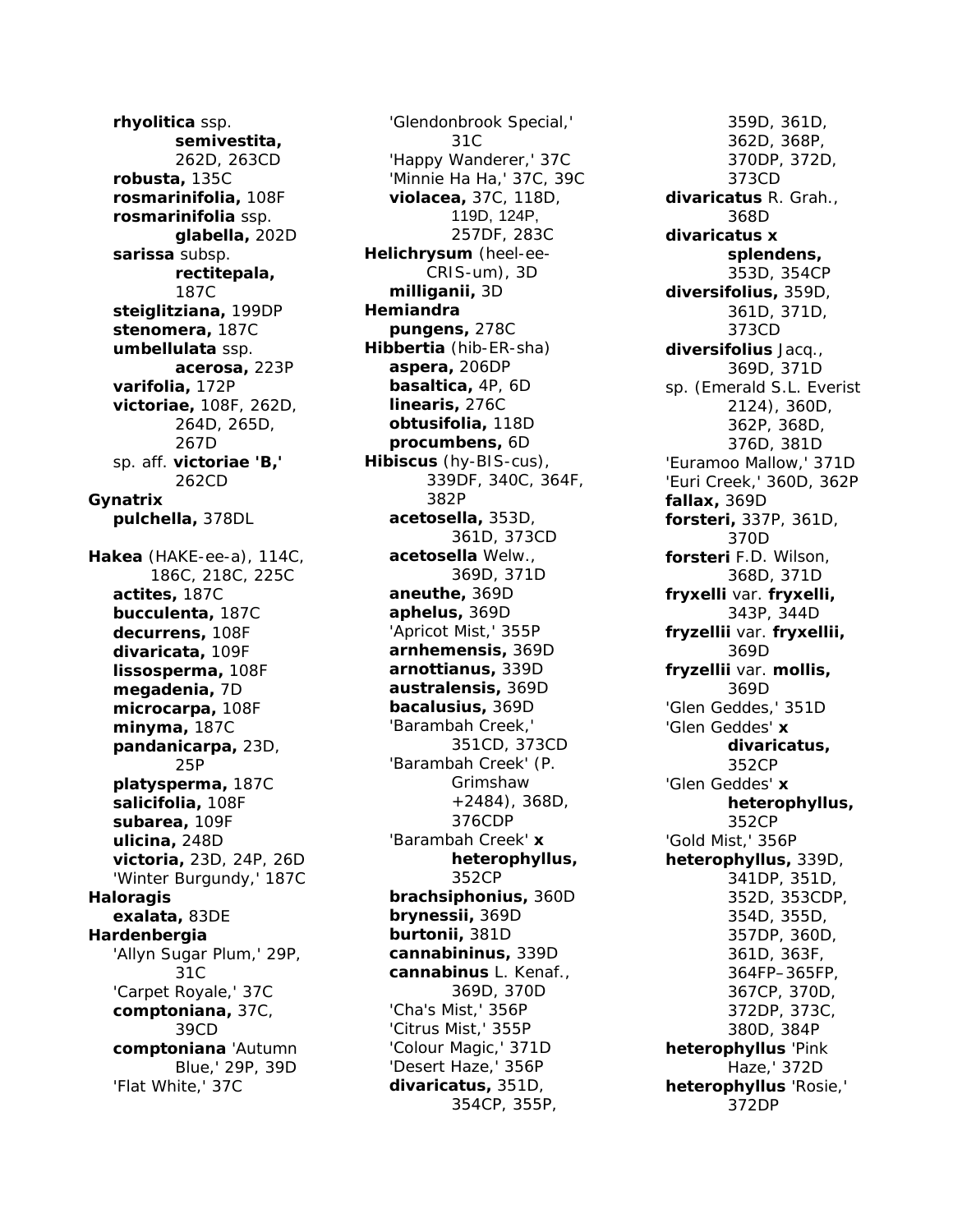*heterophyllus* Vent., 368D 'Ian's Cream,' 356FP 'Ian's Lemon,' 354D, 355P *inimicus,* 369D *insularis,* 345D, 346CD–348CD, 349P–350P, 381D *kenneallyi,* 369D *krichauffianus,* 360D *leptocladus,* 381D *macilwraithensis,* 375DP, 381D *marenitensis,* 369D *menzeliae,* 369D *meraukensis,* 351D, 354C, 355P, 359D, 360D, 361D, 368P, 371D, 381D *meraukensis* Hochr., 368D–369D, 371D *meraukensis x radiatus* or *acetosella,* 352P *minutibracteolus,* 369D 'Montburg Pink,' 356FP, 366CP *mustiae,* 369D *normanii,* 359D, 361D, 362D, 376D, 382DP *panduriformis,* 342DP, 361D *pentaphyllus,* 342P, 361D 'Pete's Blush,' 356P *petherickii,* 369D 'Pink Ice,' 355D, 380D *propulsator,* 375DP *radiatus,* 351D, 353D, 373D *radiatus* Cav., 369D, 371D *reflexus,* 369D *riceae,* 369D

*rosa-sinensis,* 339CD, 340D, 358C, 380C *sabdariffa,* 339CF, 351D, 353D, 361D, 363F, 365F *sabdariffa* L., 369D, 370D *saponarius* Craven, 368D, 371D *schizopetalus,* 339D section *Azanzae,* 340D section *Bombicella,* 339D, 340D, 360D, 376D, 381D section *Furcaria,* 339D, 351D, 353D, 354D, 356D– 357D, 361D, 368D–373D, 381D section *Lilibiscus,* 339D, 380D section *Plerocarpus,* 340D section *Solandra,* 340D section *Trichospernum,* 340D section *Trionum,* 340D *splendens,* 339D, 341P, 351CD, 354DP, 355D, 357D, 362D, 370D, 372D, 373CD, 376D, 380D *splendens* Fras. ex Grah., 368D *squarrulosus,* 369D *stewartii,* 369D *sturtii,* 339D, 360D *superbus,* 369D *surattensis,* 339D *symonii,* 369D *thegaleus,* 369D *tiliaceus,* 359D, 362DP, 378D *tozerensis,* 375D *trionum* var. *vesicarius,* 360D *vitellus,* 360D

'Wirruna,' 355D, 367C, 380D *zonatus,* 369D, 371D *zonatus* F. Muell., 369D, 371D *Homoranthus flavescens,* 278C *Hovea asperifolia,* 199DP, 210D *Howea belmoreana,* 277C *forsteriana,* 277C *Howittia trilocularis,* 343DP, 378D *Hypericum gramineum,* 283C *Hypoxis pumilis,* 76P *Indigofera australis,* 61C, 118D, 124P, 187C *Isopogon* (i-so-PO-gon), 31D, 222C *cuneatus,* 222C *formosus,* 25P, 26D *Jacksonia compressa,* 26D, 28P *scoparia,* 279D *Joycea pallida,* 115D, 117P, 119D *Juncus pallidus,* 232C *Kennedia prostrata,* 206D *rubicunda,* 233D, 235P *Kunzea* (KUN-zee-a), 103D, 114C, 218C *ambigua,* 206D, 234D, 262D *parvifolia,* 118D, 124P *Lagunaria patersonii,* 231C, 378D *Lambertia inermis,* 23D *Lasiopetalum* (lass-ee-o-PET-a-lum), 26D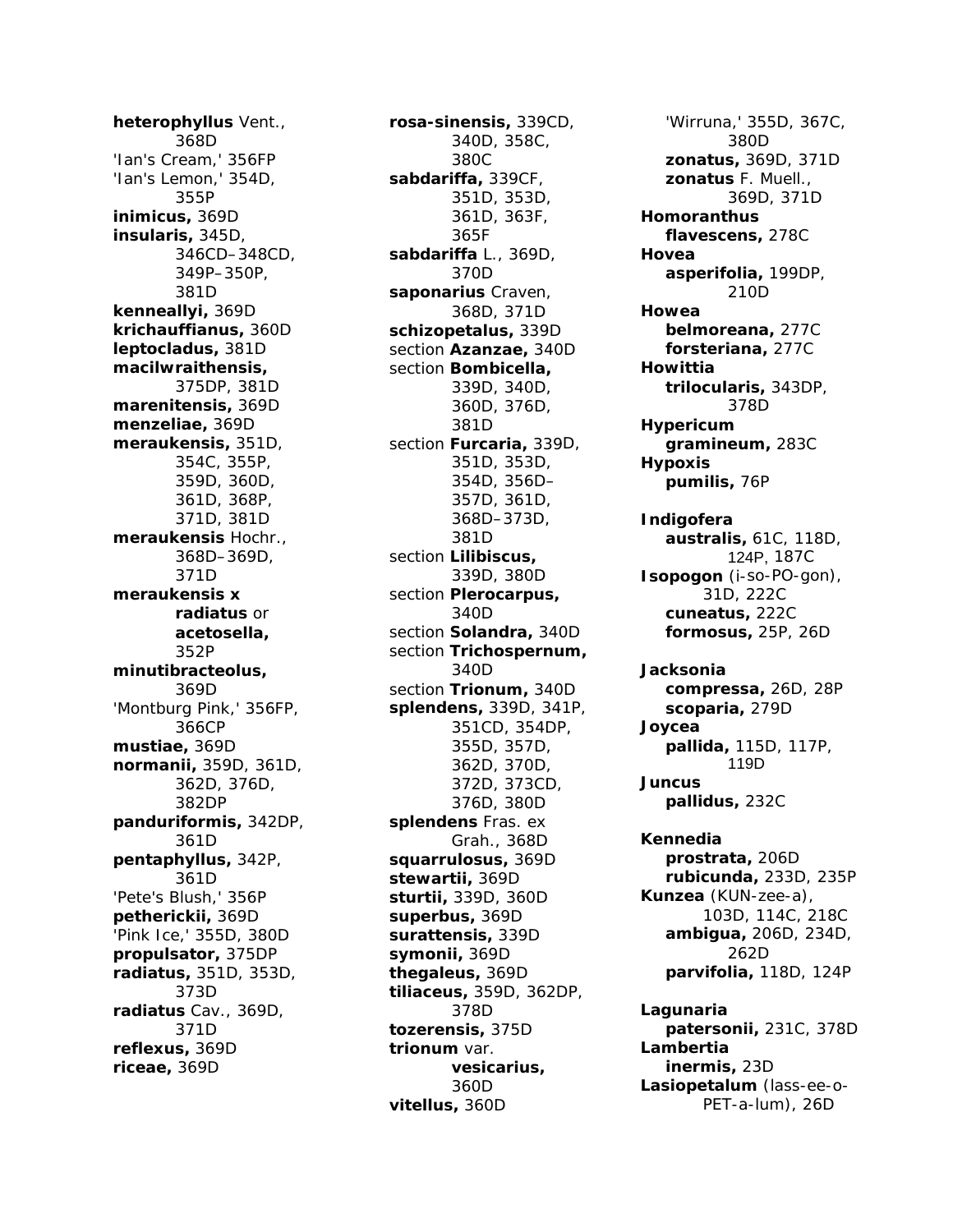*Lavatera,* 378D *arboraea,* 378D *plebeia,* 341P, 378D *Lawrencia spicata,* 378DL *squamata,* 378D *Leionema* (ly-O-nee-ma) *bilobum* ssp. *serrulatum,* 210D *ralstonii,* 132D, 253D *Lepidium,* 111F *ginninderrense,* 111F *meyenii,* 111F *sativum,* 111F *Lepidozamia peroffskayana,* 269C *Leporella fimbriata,* 292D, 293P *Leptecophylla juniperina* spp. *oxycedrus,* 207D *Leptorhynchos squamatus,* 283C *Leptospermum* (le p-to-SPERM-um), 99D, 103D, 248D, 258F, 273P, 326D 'Aphrodite,' 114C *continentale,* 61C, 85DX *grandiflorum,* 7D *juniperinum,* 206D, 232C *laevigatum,* 88DE, 206D, 248D *lanigerum,* 58DE, 232C 'Merinda,' 114C 'Mesmer Eyes,' 114C 'Outrageous,' 114C 'Pageant,' 114C 'Pink Cascade,' 271C 'Rudolph,' 114C *Lespedeza juncea,* 283C *Leucochrysum albicans,* 106C, 283P *albicans* subsp. *alpina,* 6D *albicans* var. *albicans,* 283C

*albicans* var. *tricolour,* 82DE, 200D *Leucophyta* (loo-co-FY-ta) *brownii,* 207D, 208P, 232C, 278C *Leucopogon,* 207D, 225C *parviflorus,* 87D *Linum marginale,* 110F, 283C *Lippia nodiflora,* 61C *Lissanthe sapida,* 109D *strigosa,* 109F *Livistona* (liv-is-TO-na) *australis,* 257DF *Lomandra* (lo-MAND-ra), 115D, 171D *confertifolia,* 131D *longifolia,* 232C, 257FM, 276C *multiflora,* 276C *Lotus australis,* 283C *Lyperanthus serratus,* 296D *Macrostelia,* 339D, 374D *Macrozamia communis,* 231C, 241P, 251D, 256P, 257DF, 270C, 286P *Malaxis,* 302D *lawleri,* 303P, 304D *Malva,* 378D *australiana,* 378D *dendromorpha,* 378D *preissiana,* 341P *Malvaceae,* 339CD–340CD, 378D–379D *Malvastrum,* 360D *Marianthus bignoniacea,* 204P *Melaleuca* (mel-a-LOO-ca), 114C, 171C, 186C, 187C, 216C, 218C, 222C, 258F *armillaris,* 247D *concreta,* 44P, 45P *ericifolia,* 248D *hypericifolia,* 258M

*lanceolata,* 61C, 87D, 231C, 232P *nematophylla,* 44P *nodosa,* 278C *squarrosa,* 61C, 232C *suberosa,* 29P, 31D *viridiflora,* 111F

*Melia azedarach,* 187C *Melichrus adpressus,* 171D *urceolatus,* 108F *Mentha* (MENTH-a) *australis,* 62C, 111F *diemenica,* 111F *Microlaena stipoides,* 276C *Microseris* (my-cro-SEARis) *lanceolata,* 104P, 108F *scapigera,* 108F *Microsorum scandens,* 206D, 208P *Microtis,* 108F, 324D *media* subsp. *media,* 300D *Minuria leptophylla,* 201D *Monotaxis,* 31D *Monotoca,* 131D *Murraya ovatifolia,* 269C *Myoporum* (my-o-PORum) *boninense,* 278C *parviflorum,* 61C

*Nematolepis wilsonii,* 210D *Nervilia,* 302D *plicata,* 303P, 304D *Nothofagus cunninghamii,* 205D *Notodanthonia longifolia,* 283C *Notothixos subaureus,* 184D, 185P

*Olearia* (o-lee-AIR-ee-a), 99D *glutinosa,* 75P *phlogopappa,* 187C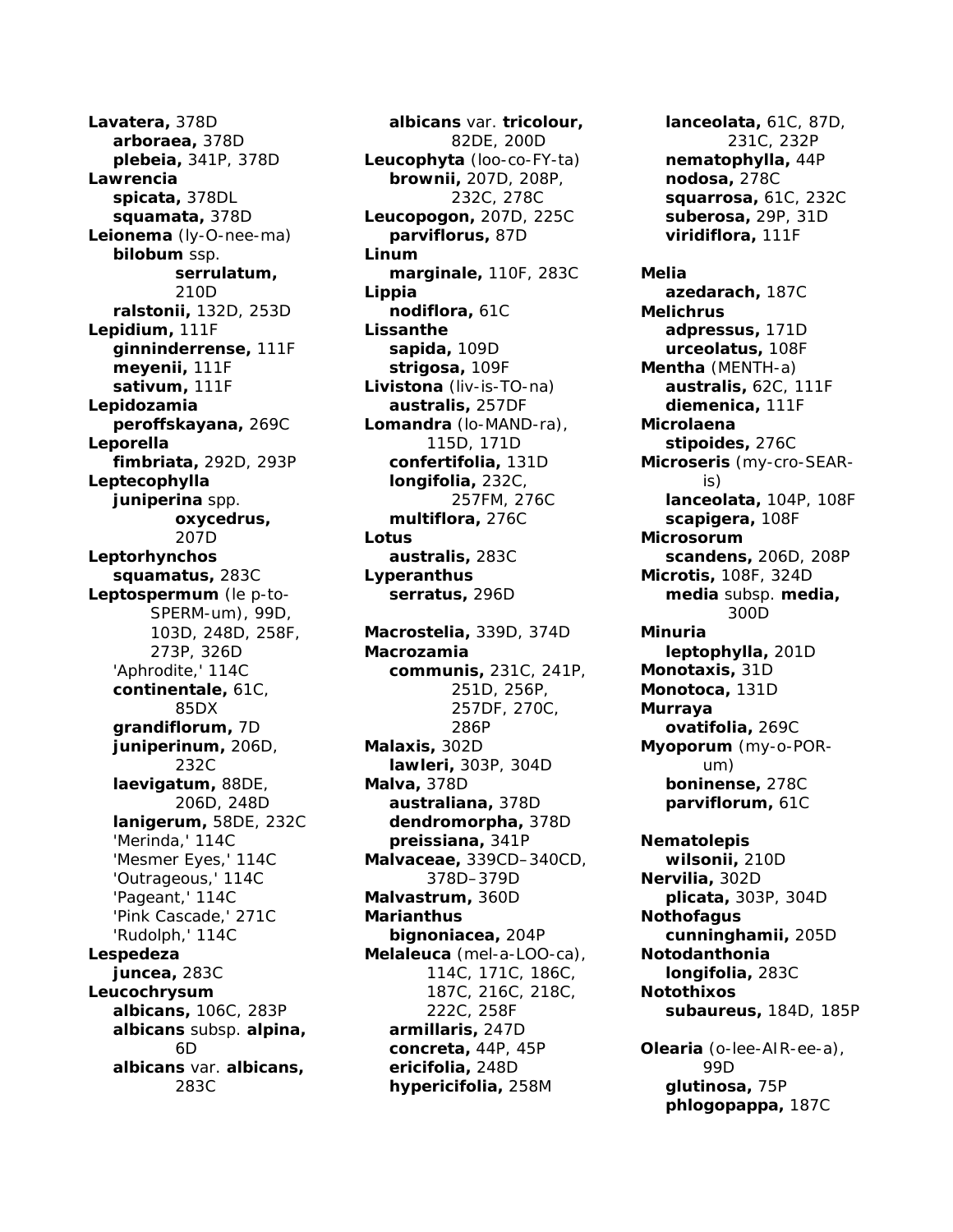*Oligochaetochilus,* 325D *Orchis,* 333D *Orthocerus* (or-THOSS-erass), 324D *Orthrosanthus,* 324D *multiflorus,* 325P *Oxylobium* (ox-ee-LO-beeum) *ellipticum,* 103D *Ozothamnus* (o-zo-THAMnus), 279D *Paracaleana,* 325D *disjuncta,* 78P *nigrita,* 296D, 297P *Parahebe* (par-a-HE-be) *derwentiana,* 271C *Patersonia* (pat-er-SOnee-a) *occindentalis,* 207D, 232C *Peristylus banfieldii,* 303P, 304D *Persoonia* (per-SOON-eea) *chamaepeuce,* 109F *rigida,* 109F *subvelutina,* 109F *Petrophile,* 222C *Phaius pictus,* 303P, 304D *tancervilleae,* 301D *Phebalium* (fee-BAY-leeum), 222C *squamulosum,* 265D *Pheladenia deformis,* 292D, 293P *Philotheca* (phill-o-THEEKa) *freyciana,* 7D, 8P, 9D *myoporoides,* 223P *verrucosa,* 7D, 9D, 202D *virgata,* 7D, 9D, 132D *Phragmites australis,* 232C *Phreatia crassiuscula,* 304D, 305P, 306D *Phytophthora cinnamomi,* 130D– 133D, 137P, 149D

*infestans,* 130D *ramorum,* 130D *Picris angustifolia,* 283C *Pileanthus* (py-lee-ANTHus), 187C, 222C *Pimelea* (pim-MEEL-ee-a), 171D, 186CD, 233D, 235P *linifolia,* 118D, 257P, 258D *pagophila,* 82DE *physodes,* 23D, 222C sp. nov., 4P, 11D *spectabilis,* 222C *Pittosporum revolutum,* 255D *undulatum,* 85DE, 88DE *Platycerium bifurcatum,* 253D, 277C *superbum,* 277C *Platylobium formosum,* 206D *obtusangulum,* 206D *Platysace* (plat-ee-SAYsee) *lanceolata,* 276C *Plectorrhiza,* 302D *Poa labillardieri,* 61C, 232C, 247D, 283C *sieberiana,* 105C *Podocarpus* (pod-o-CARPus) *elatus,* 109F, 224C *lawrencei,* 104P, 109F *Polygala japonica,* 283C *Pomaderris,* 122CD, 123CDX *andromedifolia,* 122CD–123CD *angustifolia,* 123CD, 125P *aurea,* 122CD, 125P *cinerea,* 123CD *discolor,* 123CD, 125P *elliptica,* 123CD *eriocephala,* 123CD

*ferruginea,* 123CD, 125P *gilmourii,* 253D *halmaturina,* 123CD, 128P *intermedia,* 123CD, 128P *lanigera,* 123CD *obcordata,* 122CD, 128P *pallida,* 122CD *paniculosa* ssp. *paniculosa,* 128P *paniculosa* ssp. *paralia,* 123CD, 128P *vacciniifolia,* 210D, 211P *Prasophyllum* (pras-o-FILL-um), 83E, 108F, 324D *drummondii,* 298D *elatum,* 298D, 325P *fimbria,* 294D, 295P *flavum,* 318D, 319P *forsteri,* 80P, 82DE *hians,* 298D *parvifolium,* 294D *Prostanthera* (pros-TANTH-er-a), 187C, 222C, 225C, 262D *aspalathoides,* 202D *lasianthos,* 206D *melissifolia,* 199DP *ovalifolia,* 265D *rotundifolia,* 201D sp. aff. *spinosa,* 201D *Pterostylis* (ter-o-STY-lis), 108F, 207D, 302D, 324D, 325D, 332C *baptistii,* 217C *barbata,* 289P, 294D *basaltica,* 78P, 79PX, 82DE *curta,* 332CP *dilitatus,* 292D sp. 'limestone,' 298D *recurva,* 296D, 297P *sanguinea,* 292D, 293P sp. 'short sepals,' 298D sp. 'slender,' 298D *vittata,* 292D, 293P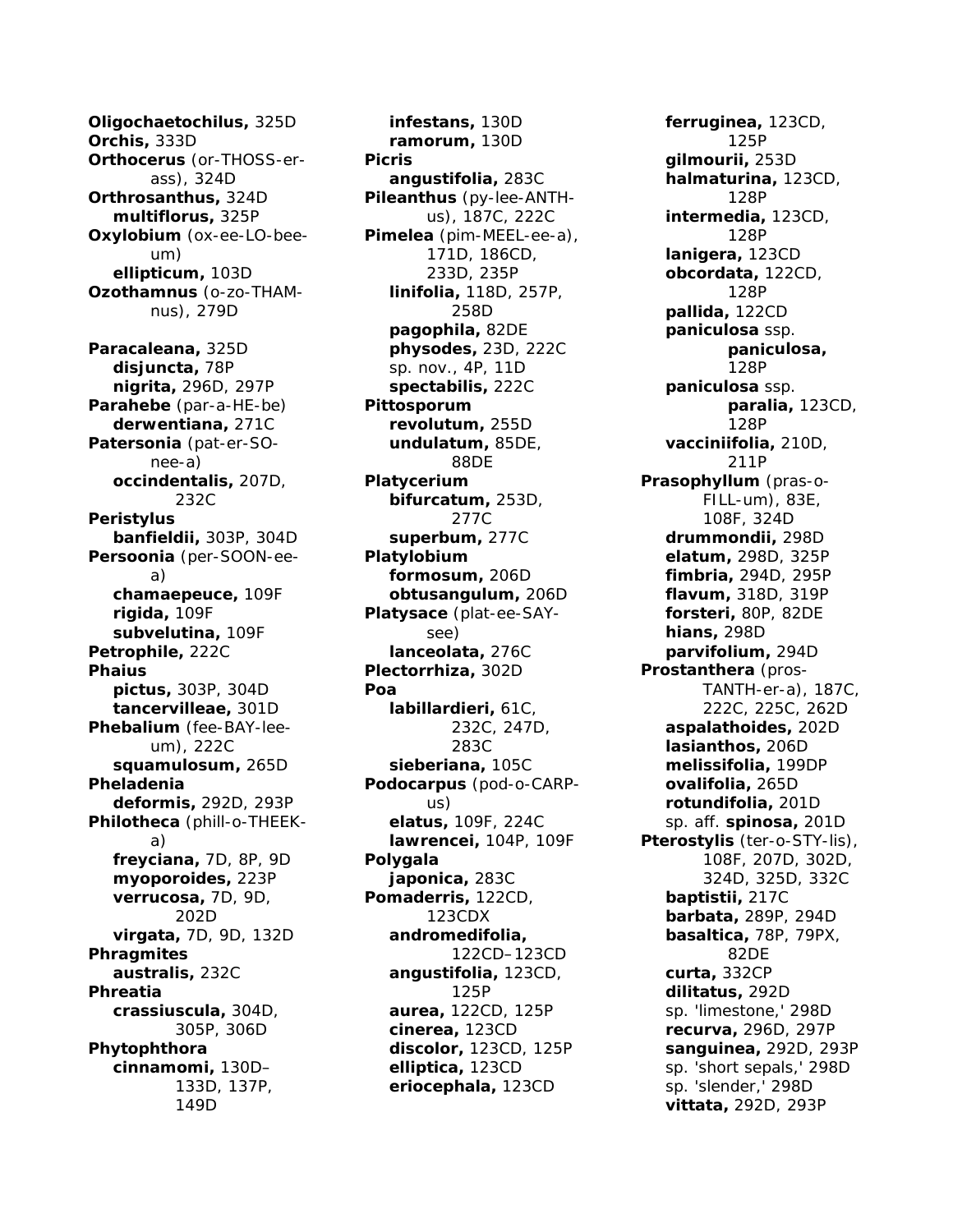*Ptilotus* (ty-LO-tus) *exaltatus,* 201D *macrocephalus,* 200D, 201D, 202P *Pultenaea* (pul-ten-EE-a), 171D *costata,* 200D *patellifolia,* 200D *subalpina,* 200D *weindorferi,* 157D, 161P *Pyrorchis nigricans,* 296D, 297P *Radyera farragei,* 341P, 375CDP, 376DP *Regelia velutina,* 26D *Rhagodia candolleana,* 278C *spinescens,* 278C *Rhodanthe* (ro-DANTHee), 3D *Rhododendron lochiae,* 61C *Richea pandanifolia,* 164DP *Rorippa,* 111F *dictyosperma,* 111F *laciniata,* 111F *nasturtiumaquaticum,* 111F *Rubus* (ROOB-us) *parvifolius,* 109F *triphyllus,* 109F *Rutidosis leptorhynchoides,* 200D *Sambucus gaudichaudiana,* 109F *niger,* 109FM *Sarcochilus* (sar-cO-KYlus), 330CP *Sarcocornia* (sar-co-CORN-ee-a) *quinqueflora,* 248D

*Scaevola* (SEE-vo-la) *collaris,* 168P *Schoenorchis*

*micrantha,* 301D

*Scholtzia,* 187C *laxiflora,* 45P *Scleranthus fasciculatus,* 279CDX, 283C *Senecio,* 3D *quadridentatus,* 283C *Solanum* (sol-AIN-um) *laciniatum,* 53P, 61C, 232C *linearifolium,* 110F *vescum,* 110F *Sollya heterophylla,* 88DE *Sonchus hydrophilus,* 111F *Sorghum leiocladum,* 283C *Spathoglottis paulinae,* 302D *plicata,* 309P, 310C *Spiculea ciliata,* 299P, 300D *Spinifex sericeus,* 245D *Spiranthes* (spy-RANTHeez), 108F *Sporobolus creber,* 283C *Spyridium* (spy-RID-eeum) *cinereum,* 248D *Stegostyla congesta,* 118D, 120P *Stellaria pungens,* 101P, 102D, 103D *Stylidium* (sty-LID-ee-um), 102D *armeria,* 207D, 208P *graminifolium,* 207D, 232C, 283C *Stypandra glauca,* 118D, 121P *Sullivania minor,* 237DP sp. aff. *minor,* 238DP *Swainsona* (swain-SO-na), 216C *behriana,* 119D *lessertifolia,* 207D *procumbens,* 201D *recta,* 119D, 120P

*sericea,* 119D *Symphionema paludosum,* 248D *Synaphea petiolaris,* 28P, 31D *Syzygium* (siz-IDG-e-um), 272C, 273P *australe* 'Tiny Trev,' 272C, 273P *smithii,* 253D *Tasmannia* (taz-MAN-ee-a) *lanceolata,* 99D, 111F *xerophila,* 111F *Telopea* (tel-O-pe-a) 'Shady Lady,' 273P *Tetragonia* (tet-ra-GOnee-a) *implexicoma,* 232C *tetragonoides,* 258DF *Tetrarrhena juncea,* 131D *Tetratheca* (tet-ra-THEEKa), 222C *ciliata,* 71P, 76P, 207D *subaphylla,* 131D *Thelymitra* (thel-ee-MYtra), 108F, 302D, 324D, 325P *antennifera,* 294D *aristata,* 77P *benthamiana,* 298D, 300P *carnea,* 210D, 211P *crinita,* 298D *graminea,* 298D *ixioides,* 234D *magnifica,* 298D, 300P *mucida,* 298D, 300P *nuda,* 118D *rubra,* 336P *stellata,* 298D *Themeda,* 82D, 233D *australis,* 247D, 276CD, 279D, 280C, 282C, 283C *triandra,* 6D, 97P, 105C, 110F, 115D, 232C *Thryptomene* (thrip-TOMe-nee), 187C *calycina,* 200D, 278C